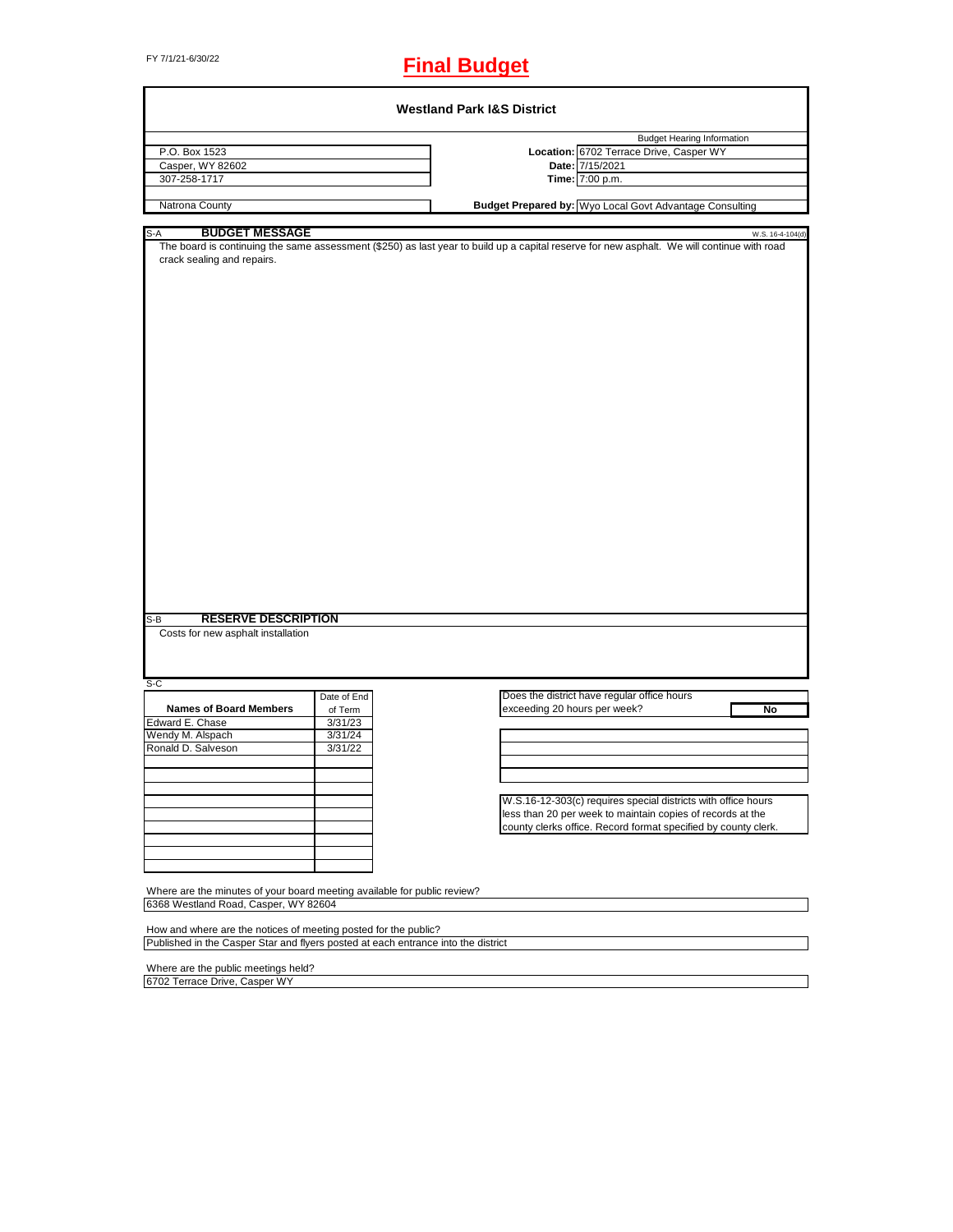### **FINAL BUDGET SUMMARY**

|       | <b>OVERVIEW</b>                                             | 2019-2020<br>Actual | 2020-2021<br>Estimated | 2021-2022<br>Proposed | <b>Final Approval</b> |
|-------|-------------------------------------------------------------|---------------------|------------------------|-----------------------|-----------------------|
| $S-1$ | <b>Total Budgeted Expenditures</b>                          | \$9,277             | \$70.630               | \$47,290              | \$47,290              |
| $S-2$ | <b>Total Principal to Pay on Debt</b>                       | \$0                 | \$0                    | \$0                   | \$0                   |
| $S-3$ | <b>Total Change to Restricted Funds</b>                     | \$0                 | $-$20,000$             | \$0                   | \$0                   |
| $S-4$ | <b>Total General Fund and Forecasted Revenues Available</b> | \$49,399            | \$50,322               | \$49,437              | \$49,437              |
| $S-5$ | Amount requested from County Commissioners                  | \$0                 | \$0                    | \$0                   | \$0                   |
| $S-6$ | <b>Additional Funding Needed:</b>                           |                     |                        | \$0                   | \$0                   |

| <b>REVENUE SUMMARY</b> |                                                                   | 2019-2020        | 2020-2021        | 2021-2022         | Final Approval                        |
|------------------------|-------------------------------------------------------------------|------------------|------------------|-------------------|---------------------------------------|
|                        |                                                                   | Actual           | Estimated        | Proposed          |                                       |
|                        |                                                                   |                  |                  |                   |                                       |
| $S-7$                  | <b>Operating Revenues</b>                                         | \$0              | \$0              | \$0               | \$0                                   |
| $S-8$                  | Tax levy (From the County Treasurer)                              | \$0              | \$0              | \$0               | \$0                                   |
| $S-9$                  | <b>Government Support</b>                                         | \$0              | \$0              | \$0               | \$0                                   |
| $S-10$                 | Grants                                                            | \$29,338         | \$30,261         | \$29,750          | \$29,750                              |
| $S-11$                 | Other County Support (Not from Co. Treas.)                        | \$0              | \$0              | \$0               | \$0                                   |
| $S-12$                 | <b>Miscellaneous</b>                                              | \$0              | \$0              | \$0               | \$0                                   |
| $S-13$                 | <b>Other Forecasted Revenue</b>                                   | \$0              | \$0              | \$0               | \$0                                   |
|                        |                                                                   |                  |                  |                   |                                       |
| $S-14$                 | <b>Total Revenue</b>                                              | \$29,338         | \$30,261         | \$29,750          | \$29,750                              |
|                        | FY 7/1/21-6/30/22                                                 |                  |                  |                   | <b>Westland Park I&amp;S District</b> |
|                        | <b>EXPENDITURE SUMMARY</b>                                        | 2019-2020        | 2020-2021        | 2021-2022         | Final Approval                        |
|                        |                                                                   | Actual           | Estimated        | Proposed          |                                       |
|                        |                                                                   |                  |                  |                   |                                       |
| $S-15$                 | <b>Capital Outlay</b>                                             | \$0              | \$48,000         | \$35,000          | \$35,000                              |
| $S-16$                 | Interest and Fees On Debt                                         | \$0              | \$0              | \$0               | \$0                                   |
| $S-17$                 | Administration                                                    | \$298            | \$180            | \$890             | \$890                                 |
| $S-18$<br>$S-19$       | <b>Operations</b><br><b>Indirect Costs</b>                        | \$8,379<br>\$600 | \$1,850<br>\$600 | \$10,800<br>\$600 | \$10,800<br>\$600                     |
| S-20R                  |                                                                   | \$0              | \$20,000         | \$0               | \$0                                   |
| $S-20$                 | <b>Expenditures paid by Reserves</b><br><b>Total Expenditures</b> | \$9,277          | \$70,630         | \$47,290          | \$47.290                              |
|                        |                                                                   |                  |                  |                   |                                       |
|                        |                                                                   | 2019-2020        | 2020-2021        | 2021-2022         |                                       |
|                        | <b>DEBT SUMMARY</b>                                               | Actual           | Estimated        | Proposed          | Final Approval                        |
|                        |                                                                   |                  |                  |                   |                                       |
| $S-21$                 | <b>Principal Paid on Debt</b>                                     | \$0              | \$0              | \$0               | \$0                                   |
|                        |                                                                   |                  |                  |                   |                                       |
|                        | <b>CASH AND INVESTMENTS</b>                                       | 2019-2020        | 2020-2021        | 2021-2022         | Final Approval                        |
|                        |                                                                   | Actual           | Estimated        | Proposed          |                                       |
|                        |                                                                   |                  |                  |                   |                                       |
| $S-22$                 | <b>TOTAL GENERAL FUNDS</b>                                        | \$20,061         | \$20,061         | \$19,687          | \$19,687                              |
|                        |                                                                   |                  |                  |                   |                                       |

**Summary of Reserve Funds**

| \$0      | \$0      |
|----------|----------|
| \$21,565 | \$21,565 |
| \$0      | \$0      |
| \$21,565 | \$21,565 |
|          |          |
| \$0      | \$0      |
| \$0      | \$0      |
| \$0      | \$0      |
| \$0      | \$0      |
| \$21,565 | \$21,565 |
| \$0      | \$0      |
| \$21.565 | \$21,565 |
|          |          |

*End of Summary*

*Budget Officer / District Official (if not same as "Submitted by")*

Date adopted by Special District

Casper, WY 82602 **DISTRICT ADDRESS:** P.O. Box 1523 **PREPARED BY:** Wyo Local Govt Advantage Cons

**DISTRICT PHONE:** 307-258-1717

1/23/19 *Form approved by Wyoming Department of Audit, Public Funds Division Prepared in compliance with the Uniform Municipal Fiscal Procedures Act (W.S. 16-4-101 through 124) as it applies.*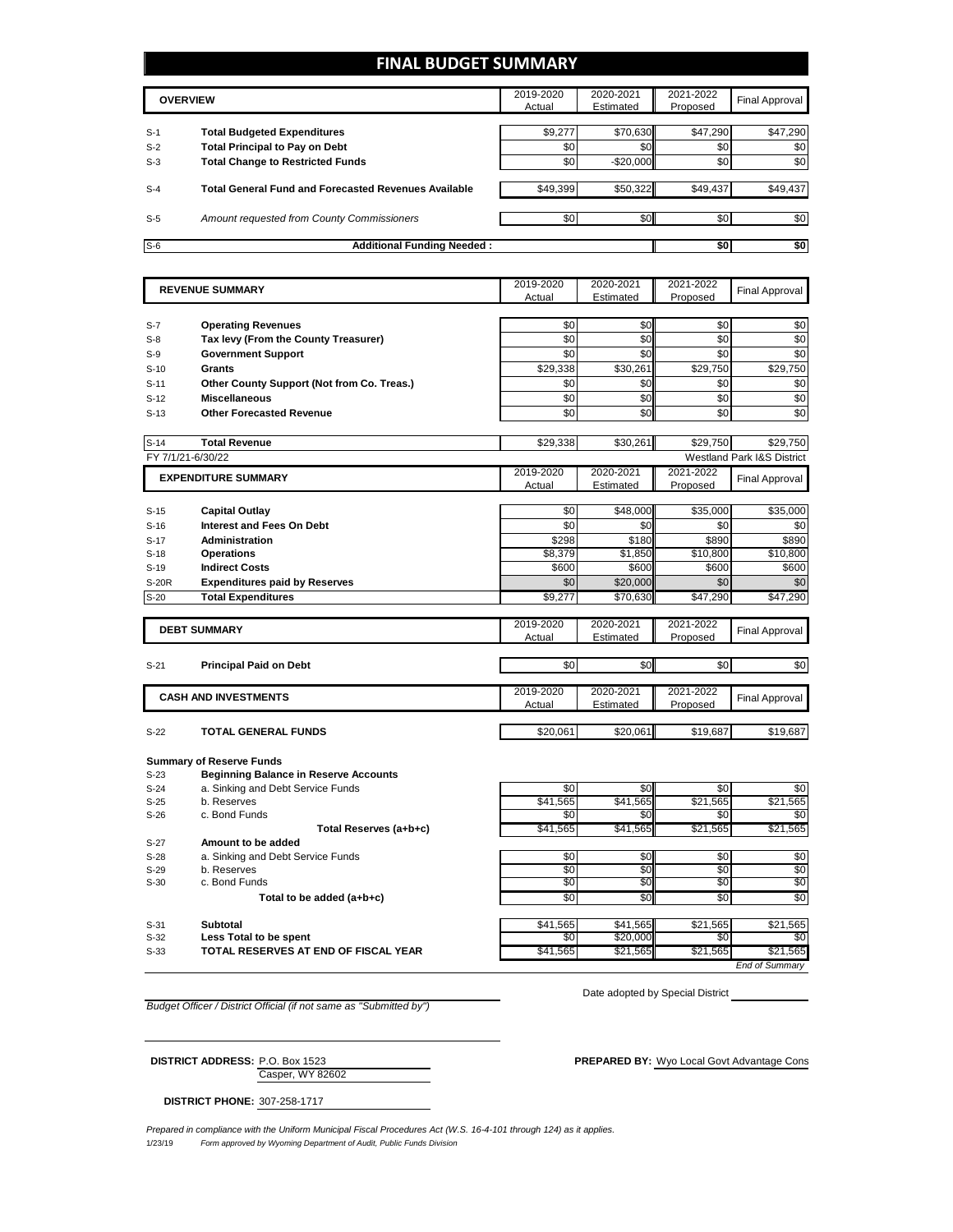|           | <b>Westland Park I&amp;S District</b>          |                  |           |           | <b>FYE</b>      | 6/30/2022             |
|-----------|------------------------------------------------|------------------|-----------|-----------|-----------------|-----------------------|
|           | <b>NAME OF DISTRICT/BOARD</b>                  |                  |           |           |                 |                       |
|           | <b>PROPERTY TAXES AND ASSESSMENTS</b>          |                  |           |           |                 |                       |
|           |                                                |                  |           |           |                 |                       |
|           |                                                | <b>DOA Chart</b> | 2019-2020 | 2020-2021 | 2021-2022       | <b>Final Approval</b> |
|           |                                                | of Accounts      | Actual    | Estimated | Proposed        |                       |
| $R-1$     | <b>Property Taxes and Assessments Received</b> |                  |           |           |                 |                       |
| $R - 1.1$ | Tax Levy (From the County Treasurer)           | 4001             |           |           |                 |                       |
| $R-1.2$   | Other County Support (see note on the right)   | 4005             |           |           |                 |                       |
|           | <b>FORECASTED REVENUE</b>                      |                  |           |           |                 |                       |
|           |                                                |                  |           |           |                 |                       |
|           |                                                | <b>DOA Chart</b> | 2019-2020 | 2020-2021 | 2021-2022       | <b>Final Approval</b> |
|           |                                                | of Accounts      | Actual    | Estimated | Proposed        |                       |
| $R-2$     | <b>Revenues from Other Governments</b>         |                  |           |           |                 |                       |
| $R - 2.1$ | State Aid                                      | 4211             |           |           |                 |                       |
| $R - 2.2$ | Additional County Aid (non-treasurer)          | 4237             |           |           |                 |                       |
| $R - 2.3$ | City (or Town) Aid                             | 4237             |           |           |                 |                       |
| $R - 2.4$ | Other (Specify)                                | 4237             |           |           |                 |                       |
| $R - 2.5$ | <b>Total Government Support</b>                |                  | \$0       | \$0       | $\overline{50}$ | \$0                   |
| $R-3$     | <b>Operating Revenues</b>                      |                  |           |           |                 |                       |
| $R - 3.1$ | <b>Customer Charges</b>                        | 4300             |           |           |                 |                       |
| $R - 3.2$ | Sales of Goods or Services                     | 4300             |           |           |                 |                       |
| $R - 3.3$ | <b>Other Assessments</b>                       | 4503             |           |           |                 |                       |
| $R - 3.4$ | <b>Total Operating Revenues</b>                |                  | \$0       | \$0       | \$0             | \$0                   |
| $R-4$     | <b>Grants</b>                                  |                  |           |           |                 |                       |
| $R - 4.1$ | <b>Direct Federal Grants</b>                   | 4201             |           |           |                 |                       |
| $R - 4.2$ | <b>Federal Grants thru State Agencies</b>      | 4201             |           |           |                 |                       |
| R-4.3     | <b>Grants from State Agencies</b>              | 4211             | \$29,338  | \$30,261  | \$29,750        | \$29,750              |
| $R - 4.4$ | <b>Total Grants</b>                            |                  | \$29,338  | \$30,261  | \$29,750        | \$29,750              |
| $R-5$     | <b>Miscellaneous Revenue</b>                   |                  |           |           |                 |                       |
| $R - 5.1$ | Interest                                       | 4501             |           |           |                 |                       |
| R-5.2     | Other: Specify                                 | 4500             |           |           |                 |                       |
| $R - 5.3$ | Other: Additional                              |                  |           |           |                 |                       |
| $R-5.4$   | <b>Total Miscellaneous</b>                     |                  | \$0       | \$0       | \$0             | \$0                   |
| $R-5.5$   | <b>Total Forecasted Revenue</b>                |                  | \$29,338  | \$30,261  | \$29,750        | \$29,750              |
| $R-6$     | <b>Other Forecasted Revenue</b>                |                  |           |           |                 |                       |
| $R-6.1$   | a. Other past due as estimated by Co. Treas.   | 4004             |           |           |                 |                       |
| R-6.2     | b. Other forecasted revenue (specify):         |                  |           |           |                 |                       |
| $R-6.3$   |                                                | 4500             |           |           |                 |                       |
| $R-6.4$   |                                                | 4500             |           |           |                 |                       |
|           |                                                |                  |           |           |                 |                       |

R-6.5

R-6.6 **Total Other Forecasted Revenue (a+b)** \$0 \$0 \$0 \$0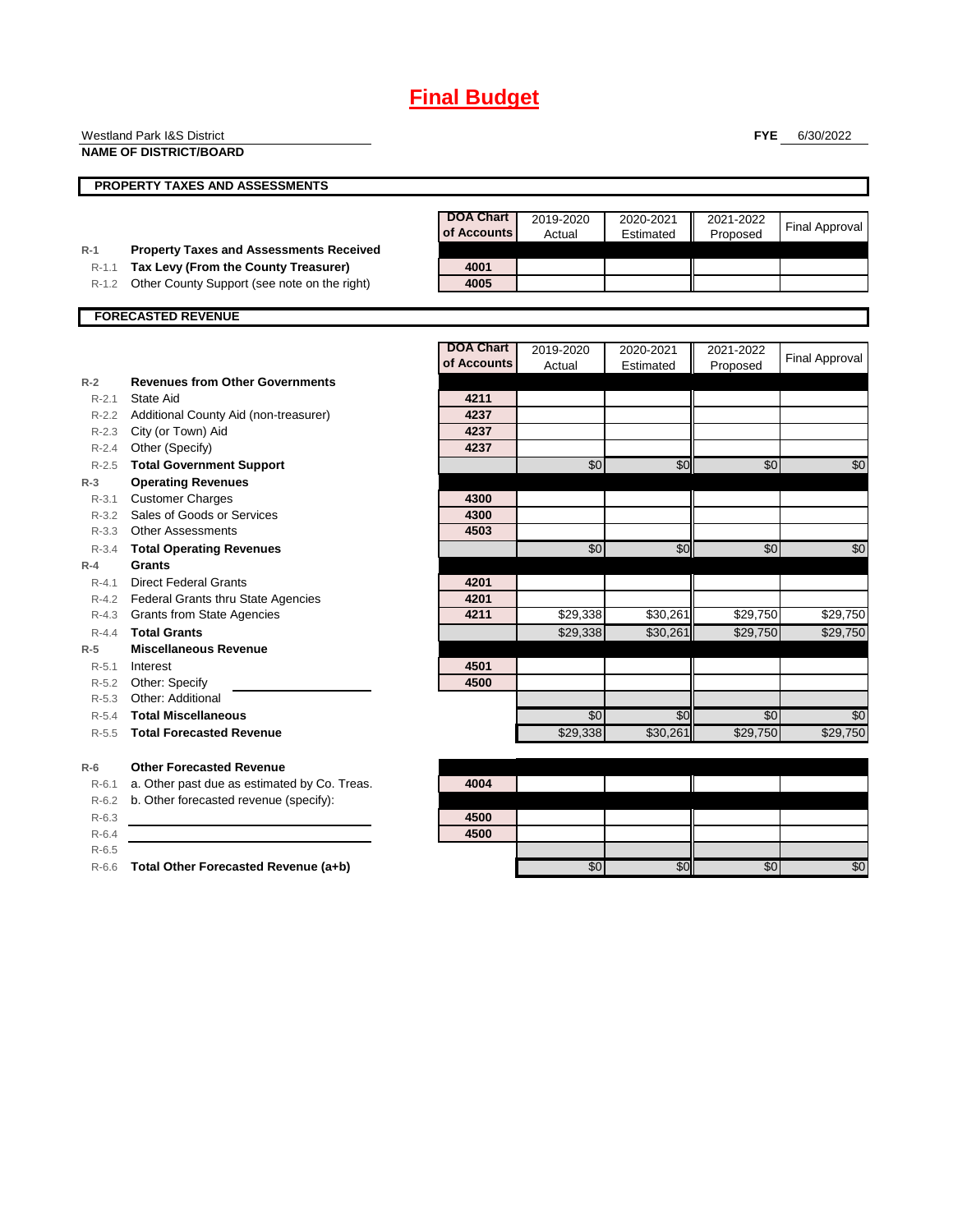Westland Park I&S District **NAME OF DISTRICT/BOARD**

### **CAPITAL OUTLAY BUDGET**

|           |                             | UI ACCUL |
|-----------|-----------------------------|----------|
| E-1       | <b>Capital Outlay</b>       |          |
| $E - 1.1$ | <b>Real Property</b>        | 6201     |
| $E - 1.2$ | Vehicles                    | 6210     |
| $E-1.3$   | Office Equipment            | 6211     |
| $E - 1.4$ | Other (Specify)             |          |
| $E-1.5$   |                             | 6200     |
| $E-1.6$   |                             | 6200     |
| $E - 1.7$ |                             |          |
| $E-1.8$   | <b>TOTAL CAPITAL OUTLAY</b> |          |

|           |                             | <b>DOA Chart</b> | 2019-2020 | 2020-2021 | 2021-2022 |                       |
|-----------|-----------------------------|------------------|-----------|-----------|-----------|-----------------------|
|           |                             | of Accounts      | Actual    | Estimated | Proposed  | <b>Final Approval</b> |
|           | <b>Capital Outlay</b>       |                  |           |           |           |                       |
| $E - 1.1$ | <b>Real Property</b>        | 6201             |           | \$48,000  | \$35,000  | \$35,000              |
| $E-1.2$   | Vehicles                    | 6210             |           |           |           |                       |
| $E - 1.3$ | Office Equipment            | 6211             |           |           |           |                       |
| $E-1.4$   | Other (Specify)             |                  |           |           |           |                       |
| $E-1.5$   |                             | 6200             |           |           |           |                       |
| $E-1.6$   |                             | 6200             |           |           |           |                       |
| $E - 1.7$ |                             |                  |           |           |           |                       |
| $E-1.8$   | <b>TOTAL CAPITAL OUTLAY</b> |                  | \$0       | \$48,000  | \$35,000  | \$35,000              |

### **ADMINISTRATION BUDGET**

|           |                                      | <b>DOA Chart</b> | 2019-2020 | 2020-2021 | 2021-2022 |                       |
|-----------|--------------------------------------|------------------|-----------|-----------|-----------|-----------------------|
|           |                                      | of Accounts      | Actual    | Estimated | Proposed  | <b>Final Approval</b> |
| $E-2$     | <b>Personnel Services</b>            |                  |           |           |           |                       |
| $E - 2.1$ | Administrator                        | 7002             |           |           |           |                       |
| $E - 2.2$ | Secretary                            | 7003             |           |           |           |                       |
| $E - 2.3$ | Clerical                             | 7004             |           |           |           |                       |
| $E - 2.4$ | Other (Specify)                      |                  |           |           |           |                       |
| $E-2.5$   |                                      | 7005             |           |           |           |                       |
| $E-2.6$   |                                      | 7005             |           |           |           |                       |
| $E - 2.7$ |                                      |                  |           |           |           |                       |
| $E-3$     | <b>Board Expenses</b>                |                  |           |           |           |                       |
| $E - 3.1$ | Travel                               | 7011             |           |           |           |                       |
| $E - 3.2$ | Mileage                              | 7012             |           |           |           |                       |
| $E - 3.3$ | Other (Specify)                      |                  |           |           |           |                       |
| $E - 3.4$ |                                      | 7013             |           |           |           |                       |
| $E-3.5$   |                                      | 7013             |           |           |           |                       |
| $E - 3.6$ |                                      |                  |           |           |           |                       |
| $E-4$     | <b>Contractual Services</b>          |                  |           |           |           |                       |
| $E - 4.1$ | Legal                                | 7021             | \$30      | \$30      | \$30      | \$30                  |
| $E-4.2$   | Accounting/Auditing                  | 7022             |           |           | \$200     | \$200                 |
| $E-4.3$   | Other (Specify)                      |                  |           |           |           |                       |
| $E-4.4$   | PO Box Rental                        | 7023             |           | \$150     | \$150     | $\overline{$}150$     |
| $E - 4.5$ | <b>Election Expenses</b>             | 7023             |           |           | \$240     | \$240                 |
| $E-4.6$   |                                      |                  |           |           |           |                       |
| $E-5$     | <b>Other Administrative Expenses</b> |                  |           |           |           |                       |
| $E - 5.1$ | <b>Office Supplies</b>               | 7031             | \$38      |           | \$40      | \$40                  |
| $E-5.2$   | Office equipment, rent & repair      | 7032             |           |           |           |                       |
| $E - 5.3$ | Education                            | 7033             |           |           |           |                       |
| $E - 5.4$ | Registrations                        | 7034             |           |           |           |                       |
| $E-5.5$   | Other (Specify)                      |                  |           |           |           |                       |
| $E-5.6$   | <b>Public Notices</b>                | 7035             | \$230     |           | \$230     | \$230                 |
| $E - 5.7$ |                                      | 7035             |           |           |           |                       |
| $E - 5.8$ |                                      |                  |           |           |           |                       |
| $E-6$     | <b>TOTAL ADMINISTRATION</b>          |                  | \$298     | \$180     | \$890     | \$890                 |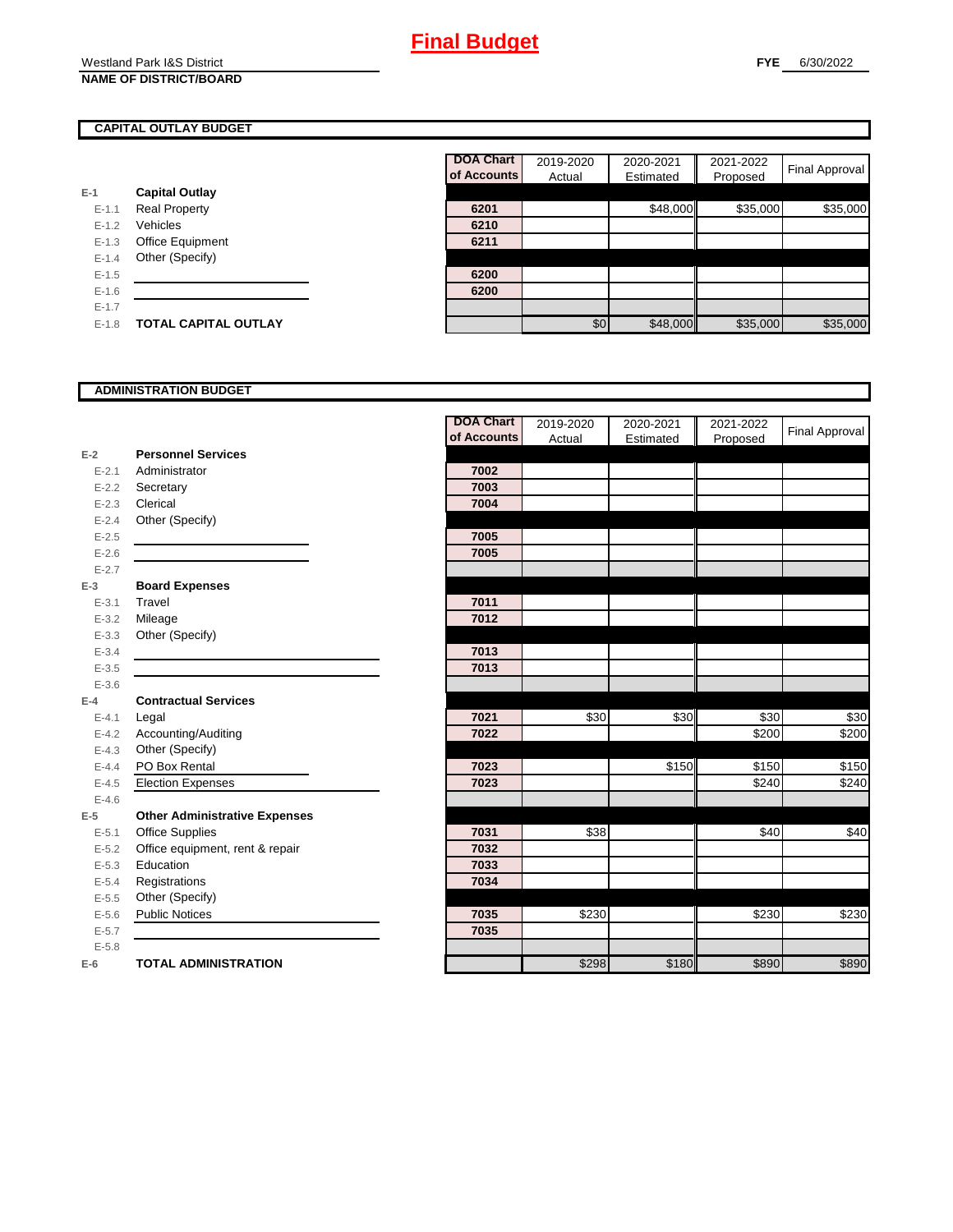Westland Park I&S District

### **OPERATIONS BUDGET**

|            |                                        | <b>DOA Chart</b> | 2019-2020 | 2020-2021 | 2021-2022 | <b>Final Approval</b> |
|------------|----------------------------------------|------------------|-----------|-----------|-----------|-----------------------|
|            |                                        | of Accounts      | Actual    | Estimated | Proposed  |                       |
| $E-7$      | <b>Personnel Services</b>              |                  |           |           |           |                       |
| $E - 7.1$  | Wages--Operations                      | 7202             |           |           |           |                       |
| $E - 7.2$  | <b>Service Contracts</b>               | 7203             |           |           |           |                       |
| $E - 7.3$  | Other (Specify)                        |                  |           |           |           |                       |
| $E - 7.4$  |                                        | 7204             |           |           |           |                       |
| $E - 7.5$  |                                        | 7204             |           |           |           |                       |
| $E - 7.6$  |                                        |                  |           |           |           |                       |
| $E-8$      | <b>Travel</b>                          |                  |           |           |           |                       |
| $E - 8.1$  | Mileage                                | 7211             |           |           |           |                       |
| $E - 8.2$  | Other (Specify)                        |                  |           |           |           |                       |
| $E - 8.3$  |                                        | 7212             |           |           |           |                       |
| $E - 8.4$  |                                        | 7212             |           |           |           |                       |
| $E - 8.5$  |                                        |                  |           |           |           |                       |
| $E-9$      | <b>Operating supplies (List)</b>       |                  |           |           |           |                       |
| $E - 9.1$  | Road Repair                            | 7220             | \$6,329   |           |           |                       |
| $E - 9.2$  |                                        | 7220             |           |           |           |                       |
| $E - 9.3$  |                                        | 7220             |           |           |           |                       |
| $E - 9.4$  |                                        | 7220             |           |           |           |                       |
| $E-9.5$    |                                        |                  |           |           |           |                       |
| $E-10$     | <b>Program Services (List)</b>         |                  |           |           |           |                       |
| $E - 10.1$ | Snow Removel                           | 7230             |           |           | \$8,250   | \$8,250               |
| $E-10.2$   | Mowing                                 | 7230             | \$1,000   | \$1,000   | \$1,000   | \$1,000               |
| $E-10.3$   | Trash Pickup                           | 7230             | \$750     | \$750     | \$750     | \$750                 |
| $E-10.4$   | <b>Weed Control</b>                    | 7230             | \$100     | \$100     | \$100     | \$100                 |
| $E-10.5$   |                                        |                  |           |           |           |                       |
| $E-11$     | <b>Contractual Arrangements (List)</b> |                  |           |           |           |                       |
| $E-11.1$   | Engineer                               | 7400             | \$200     |           | \$200     | \$200                 |
| $E-11.2$   |                                        | 7400             |           |           |           |                       |
| $E - 11.3$ |                                        | 7400             |           |           |           |                       |
| $E-11.4$   |                                        | 7400             |           |           |           |                       |
| $E-11.5$   |                                        |                  |           |           |           |                       |
| $E-12$     | <b>Other operations (Specify)</b>      |                  |           |           |           |                       |
| $E-12.1$   | Electricity for entrance lights        | 7450             |           |           | \$500     | \$500                 |
| $E-12.2$   |                                        | 7450             |           |           |           |                       |
| $E-12.3$   |                                        | 7450             |           |           |           |                       |
| $E-12.4$   |                                        | 7450             |           |           |           |                       |
| $E-12.5$   |                                        |                  |           |           |           |                       |
| $E-13$     | <b>TOTAL OPERATIONS</b>                |                  | \$8,379   | \$1,850   | \$10,800  | \$10,800              |
|            |                                        |                  |           |           |           |                       |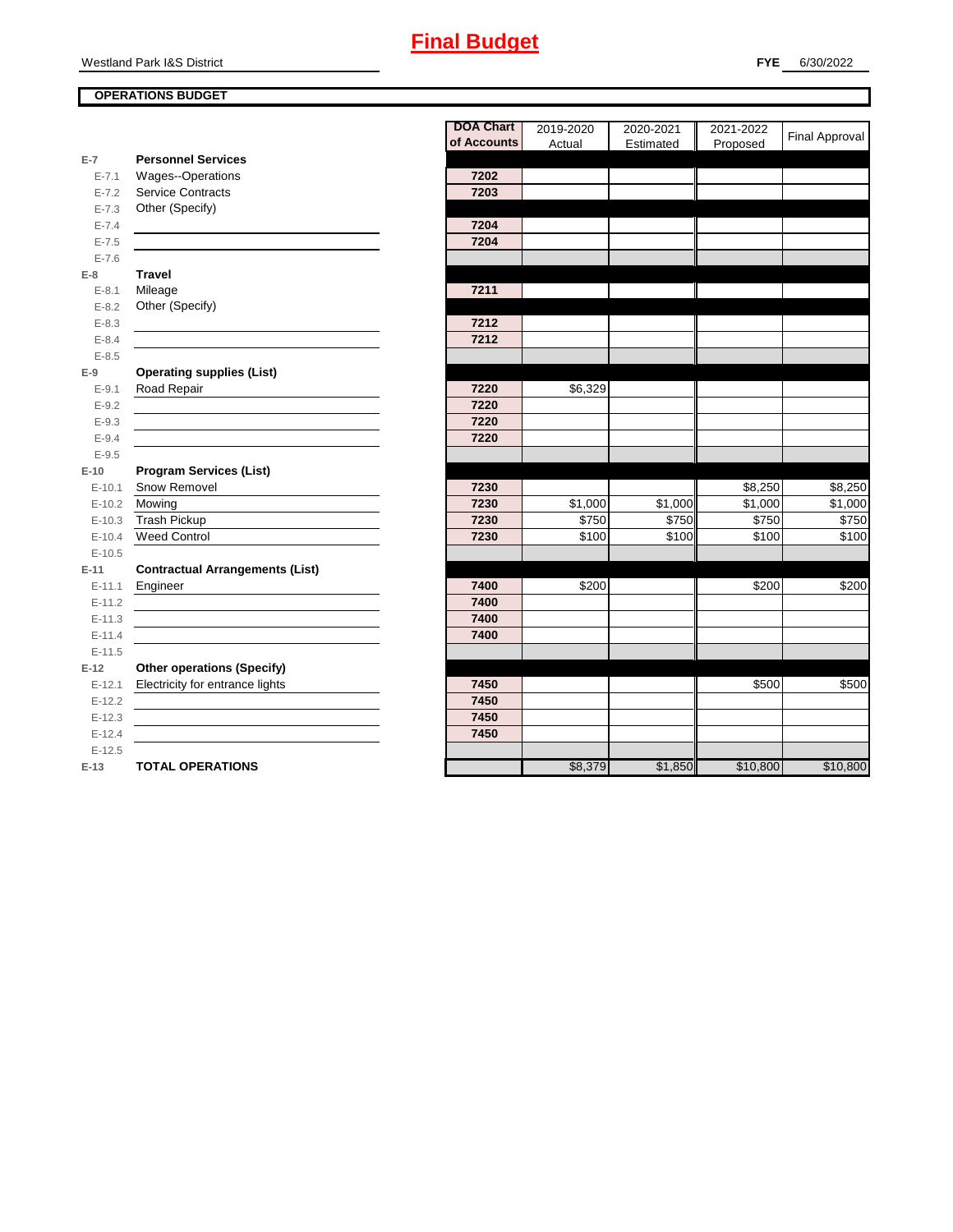Westland Park I&S District

### **INDIRECT COSTS BUDGET**

|          |                              | <b>DOA Chart</b> | 2019-2020 | 2020-2021 | 2021-2022 | <b>Final Approval</b> |
|----------|------------------------------|------------------|-----------|-----------|-----------|-----------------------|
|          |                              | of Accounts      | Actual    | Estimated | Proposed  |                       |
| $E-14$   | Insurance                    |                  |           |           |           |                       |
| $E-14.1$ | Liability                    | 7502             | \$600     | \$600     | \$600     | \$600                 |
| $E-14.2$ | Buildings and vehicles       | 7503             |           |           |           |                       |
| $E-14.3$ | Equipment                    | 7504             |           |           |           |                       |
| $E-14.4$ | Other (Specify)              |                  |           |           |           |                       |
| $E-14.5$ |                              | 7505             |           |           |           |                       |
| $E-14.6$ |                              | 7505             |           |           |           |                       |
| $E-14.7$ |                              |                  |           |           |           |                       |
| $E-15$   | Indirect payroll costs:      |                  |           |           |           |                       |
| $E-15.1$ | FICA (Social Security) taxes | 7511             |           |           |           |                       |
| $E-15.2$ | <b>Workers Compensation</b>  | 7512             |           |           |           |                       |
| $E-15.3$ | <b>Unemployment Taxes</b>    | 7513             |           |           |           |                       |
| $E-15.4$ | Retirement                   | 7514             |           |           |           |                       |
| $E-15.5$ | <b>Health Insurance</b>      | 7515             |           |           |           |                       |
| $E-15.6$ | Other (Specify)              |                  |           |           |           |                       |
| $E-15.7$ |                              | 7516             |           |           |           |                       |
| $E-15.8$ |                              | 7516             |           |           |           |                       |
| $E-15.9$ |                              |                  |           |           |           |                       |
|          |                              |                  |           |           |           |                       |
| $E-17$   | <b>TOTAL INDIRECT COSTS</b>  |                  | \$600     | \$600     | \$600     | \$600                 |

#### **DEBT SERVICE BUDGET**

| D-1 | <b>Debt Service</b> |  |  |
|-----|---------------------|--|--|
|-----|---------------------|--|--|

D-1.1 Principal

D-1.2 **Interest** 

D-1.3 **Fees** 

**D-2 TOTAL DEBT SERVICE** 

| DOA Chart   | 2019-2020 | 2020-2021 | 2021-2022 |                       |
|-------------|-----------|-----------|-----------|-----------------------|
| of Accounts | Actual    | Estimated | Proposed  | <b>Final Approval</b> |
|             |           |           |           |                       |
| 6401        |           |           |           |                       |
| 6410        |           |           |           |                       |
| 6420        |           |           |           |                       |
|             |           |           | 80        |                       |